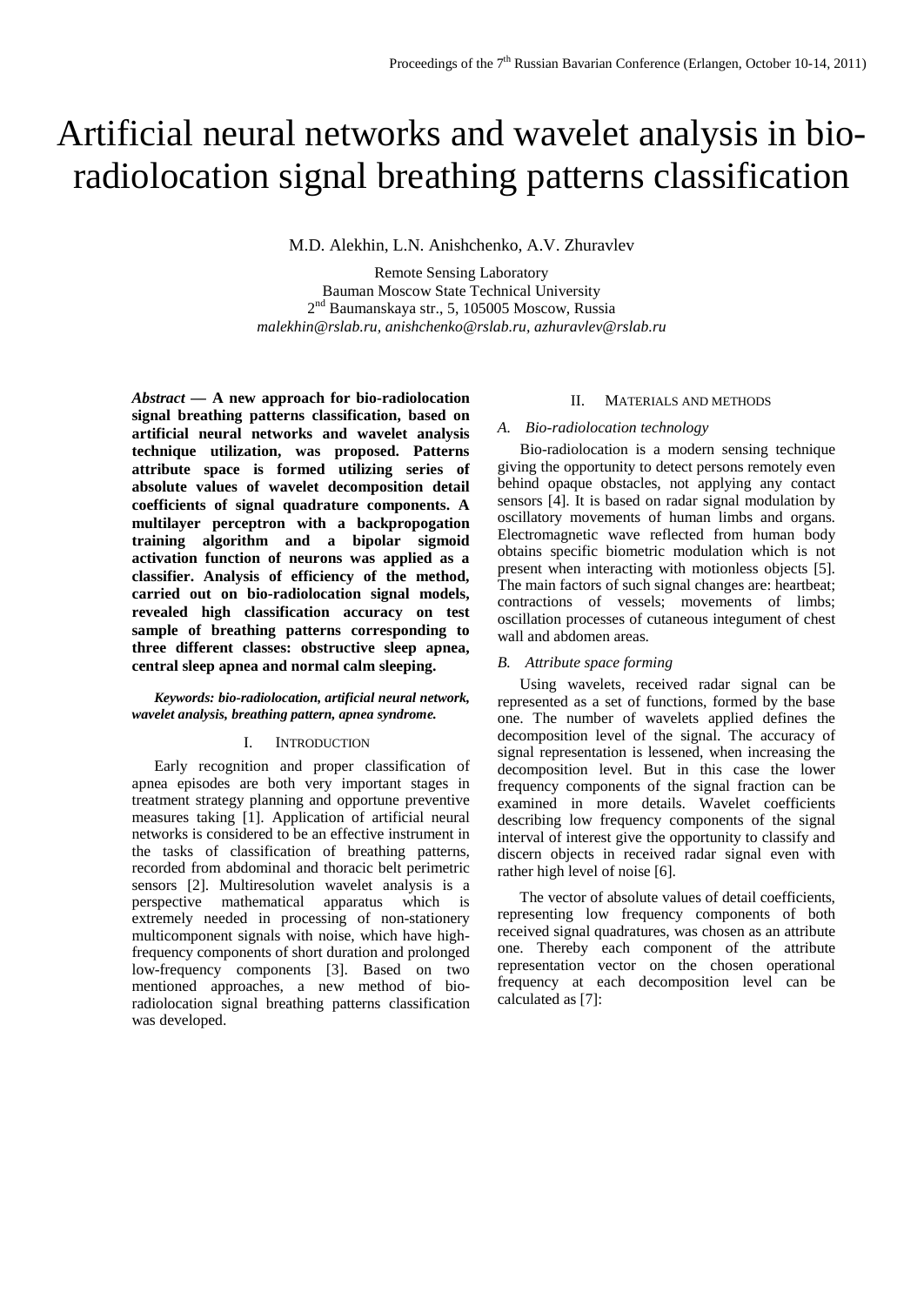$$
V_{j} = \sqrt{\left(d_{j}^{o}\right)^{2} + \left(d_{j}^{t}\right)^{2}} \tag{1}
$$

 $j$  – the number of the component;

 $d_j^Q$  – detail coefficient of Q signal quadrature;

 $d_j^I$  – detail coefficient of I signal quadrature;

 $V_i$  – the attribute vector component.

According to [7] Haar wavelet was chosen a base one. Detail coefficients values were calculated using discrete wavelet transform procedure, implemented in MATLAB software.

## *C. Neural network classifier organization*

For bio-radiolocation breathing patterns classification a multilayer perceptron [8] with a backpropogation training algorithm, one hidden layer and a bipolar sigmoid activation function of neurons was applied as a classifier.

Structure of neural network, shown in Fig. 1, consists of following elements:

 $x_1, x_2, \ldots, x_N$  – input layer;

 $g_1, g_2, \ldots, g_L$  – hidden neuron layer;

 $y_1, y_2, \ldots, y_M$  – output layer;

 $w_{ii}$  – weight coefficients;

*N* – number of inputs;

*L* – number of hidden neurons;

*M* – number of outputs

The training characteristics of neural network used in this study are as follows:

- one input layer (16 inputs);
- one hidden layer (15 neurons);
- one output layer (3 neurons);
- activation function: bipolar sigmoid;
- training algorithm: backpropogation;
- adaptive learning coefficient:  $\eta = 0.05$ ;
- sum-squared error limit: *SSE* = 0.02.

During performance analysis of the neural network, cross-validation was used for determining the final training moment to avoid overtraining. The aim of such stop criteria is to maximize the network's generalization capability [9].

To organize and perform the multilayer perceptron for bio-radiolocation breathing patterns classification Neural Network Toolbox was used which is implemented in MATLAB software.



Figure 1. Structural scheme of neural network classifier

#### III. EXPERIMENTATION

## *A. Obtaining bio-radiolocation signal patterns*

Radiolocation information about target object can be received with the help of phase detection method. It affords to discriminate signals reflected from moving structures against background interactions with motionless objects [10]. According to the method of restoration of mechanical trajectory, knowing radar signal for point target performing reciprocal movements the following relation is known [11]:

$$
\begin{cases}\nI(t) = I_0(t) \cdot \cos\left[4 \cdot \pi \cdot f_0 \cdot \left(\frac{R_0 + R(t)}{c}\right)\right] & (2) \\
Q(t) = Q_0(t) \cdot \sin\left[4 \cdot \pi \cdot f_0 \cdot \left(\frac{R_0 + R(t)}{c}\right)\right]\n\end{cases}
$$

 $I(t)$ ,  $O(t)$  – recieved radar signal quadratures;

 $I_0(t)$ ,  $Q_0(t)$  – amplitude values of quadratures;

 $R(t)$  – reciprocal trajectory movement function;

 $R_0$  – initial distance to target from antenna;

 $f_0$  – frequency of radar probing signal;

*c* – electromagnetic wave propogation speed.

As it was shown in the study comparing data obtaining from remote bio-radiolocation method and contact abdomen belt sensor [12], satisfying agreement of the signal model and experimental results is reached when amplitude values of recieved quadratures are considered to be constant. Thereby, obtaining source data from belt abdominal sensor and accepting the assumption of uniform changing of perimeter into time, it becomes possible to model bioradiolocation signal for different types of breathing patterns.

To get source data for the study, verified by experts signal fragments from belt perimetric abdominal sensors were used, obtained from MIT-BIH Polysomnographic Database [13]. All in all, 240 breathing patterns corresponding to three classes (obstructive sleep apnea (OSA); central sleep apnea (CSA); normal calm sleeping (NCS)) were analyzed in the study. Character signal shapes are given in Fig. 2.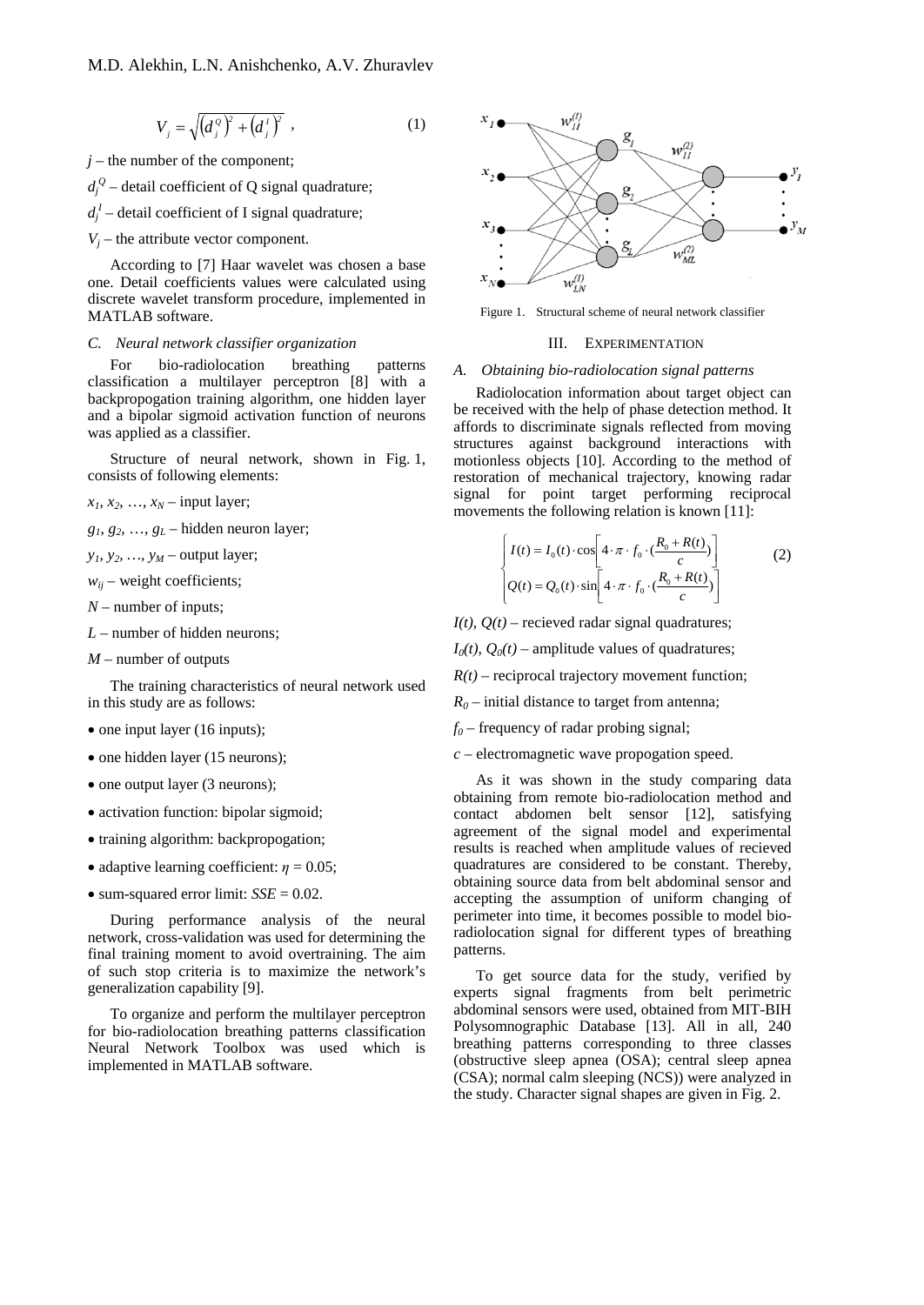

Figure 2. Breathing patterns character signal shapes corresponding to target classes

## *B. Data processing*

The proposed method of bio-radiolocation breathing patterns classification consists of three main stages, which are given in Fig. 3. Before classifying breathing patterns preprocessing was carried out. For source data from perimetric abdominal belt sensors recorded with sampling frequency of 250 Hz the following main steps were consequentially performed:

- downsampling to 10 Hz;
- marking signals to fragments of 128 counts;
- forming a set of 240 verified breathing patterns;
- filtration with moving average filter;
- removing constant signal value;
- turning to bio-radiolocaton signal quadratures.

Then for bio-radiolocation signal components wavelet decomposition on the third level applying Haar wavelet was performed which provided 16 detail coefficients for each quadrature. Afterwards attribute space forming for bio-radiolocation signal breathing patterns was performed. So during data preprocessing stage for the three classes of breathing patterns attribute vectors with the fixed number of components were formed, which structures are given in Fig 4.



Figure 3. Structural scheme of proposed method of bioradiolocation signal breathing patterns classification



Figure 4. Character components values of attribute vectors corresponding to target classes

The data consisting of 240 attribute vectors of bioradiolocation signal breathing patterns was divided into training, validation and test sets in the way that the total number patterns in each target class (obstructive sleep apnea (OSA); central sleep apnea (CSA); normal calm sleeping (NCS)) was the same:

- 90 patterns (30 in each class) training set;
- 30 patterns (10 in each class) validation set;
- 120 patterns (40 in each class) test set;

The suggested scheme of bio-radiolocation signal breathing patterns classification consists of three main parts. At first data preprocessing step for each signal quadrature fragment moving average filtering was performed and all the constant components were deleted. Then for selected breathing patterns attribute space was formed, based on utilization of series of absolute values of the third level wavelet decomposition detail coefficients of signal quadratures. A multilayer perceptron with a backpropogation training algorithm, one hidden layer and a bipolar sigmoid activation function of neurons was applied as a classifier. So every time applying the fixed number of 16 resulting components of attribute vectors to the inputs of the neural network as an output comes a value of one of the 3 target classes of bioradiolocation breathing signal patterns.

*C. Results*

The trained neural network classifier was tested on a set of 120 bio-radiolocation breathing patterns, corresponding to 3 target classes. The classification efficiency is shown in Table I.

TABLE I. CLASSIFICATION EFFICIENCY OF BREATHING PATTERNS CORRESPONDING TO TARGET CLASSES

| <b>True</b>     | <i>OSA</i> | CS <sub>A</sub> | <b>NCS</b> | $\beta$ err. |
|-----------------|------------|-----------------|------------|--------------|
| <b>OSA</b>      | 38         |                 | 2          | 5,0%         |
| CS <sub>A</sub> |            | 37              |            | 5,1%         |
| <b>NCS</b>      | 3          | $\mathfrak{D}$  | 36         | 12,2%        |
| a err.          | 9,5%       | 5,2%            | 7,7%       | 92,5%        |